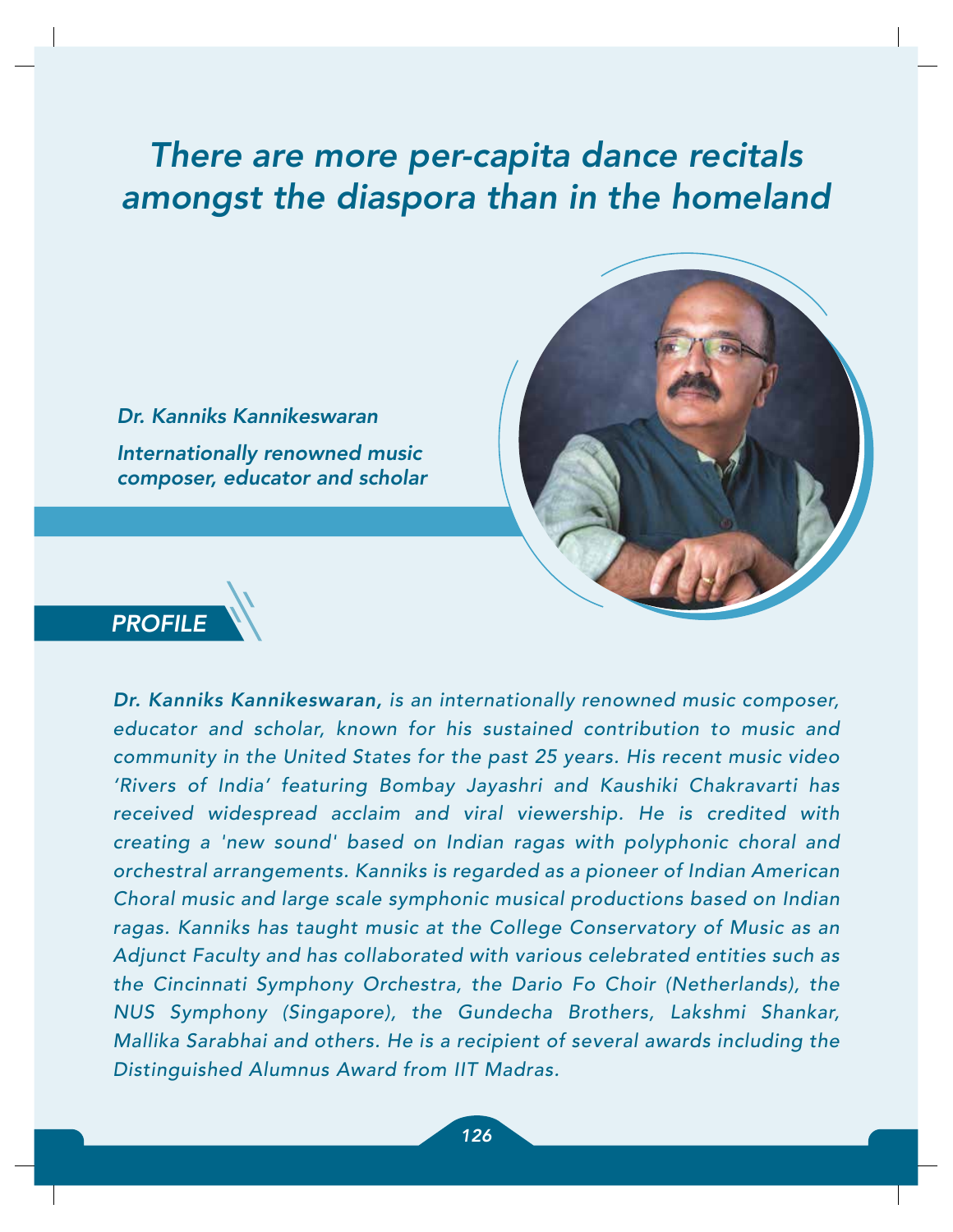

#### As a musician and a scholar, how do you see the journey of India over the last 75 years?

The post-colonial nation-state India was birthed from one of the world's oldest civilizations in 1947 amidst a turbulent partition and a 358 Mn population that has grown to 1.4 Bn in 75 years.

And, India has successfully led its phenomenally diverse populace with stable leadership through earthquakes, tsunamis, droughts, floods and massive pentennial electoral operations and just regular governance with daunting logistics.

And India also manages to produce the worlds largest body of skilled software professionals, entertain the world with a mega film industry, bring Commonwealth Nations to a halt with Cricket, win Oscars and Grammies, stay connected with the diaspora in the field of Classical Arts, touch the world with soft power in the areas of Yoga, cuisine, etc.

The recent accomplishment of immunizing more than 25 million people on a single day in the face of humanity's greatest modern day contagion bears testimony to the spectacular journey of the modern nation-state of India.

Please tell us how Yoga is a unifying factor and its relationship with spirituality

Today, the word 'yoga' is part of the global vocabulary. You see yoga studios throughout the world. We even have an 'International Yoga Day'. To the world at large, yoga is a collection of 'postures', 'exercises', 'mindfulness' and 'breath control'. But there is much more to yoga.

Yoga is one of the 6 darshanas- that illumine our way of life in the dharmic tradition. Yoga is a state of being in 'Union with the absolute truth

of existence'; yoga also represents a means to reach that state. Yoga is one of India's greatest contributions to the world; you see detailed expositions of ashtanga yoga in the ancient works of Patanjali (sanskrit) and Tirumular (Tamil), and the presence of yoga in several religions traditions such as Shakta Tantra, Shaiva Sidhanta and more.

In grossly simplified terms, yoga provides a means to become a better person, to go beyond differences, to the ideal of oneness.

All-night gatherings centered around Yoga, celebrating Maha Shivratri globally in streamed video broadcasts consumed on intelligent phones by millions all over the world is clearly an indicator of the mass awareness and impact of yoga and meditation.

### How can the Indian Diaspora play a key role in India's Development?

I was in a gathering, up close with President Abdul Kalam where I heard him remark thus, 'The greatest contribution that you (the Indian diaspora) can make to India is by living life as exemplary citizens and serving your country of citizenship to the fullest'.

We the diaspora, are seen all over the world; we participate actively in the local democratic progress and we make contributions to our communities; we look at India with nostalgic memories of everything that is precious, that is not readily accessible to us today. We also see some ancient art forms die in our lifetimes, simply waning away from the lack of support.

As an educator and artist, I feel that we have a responsibility to be part of initiatives that support the arts; to support the restoration of monuments, to contribute towards the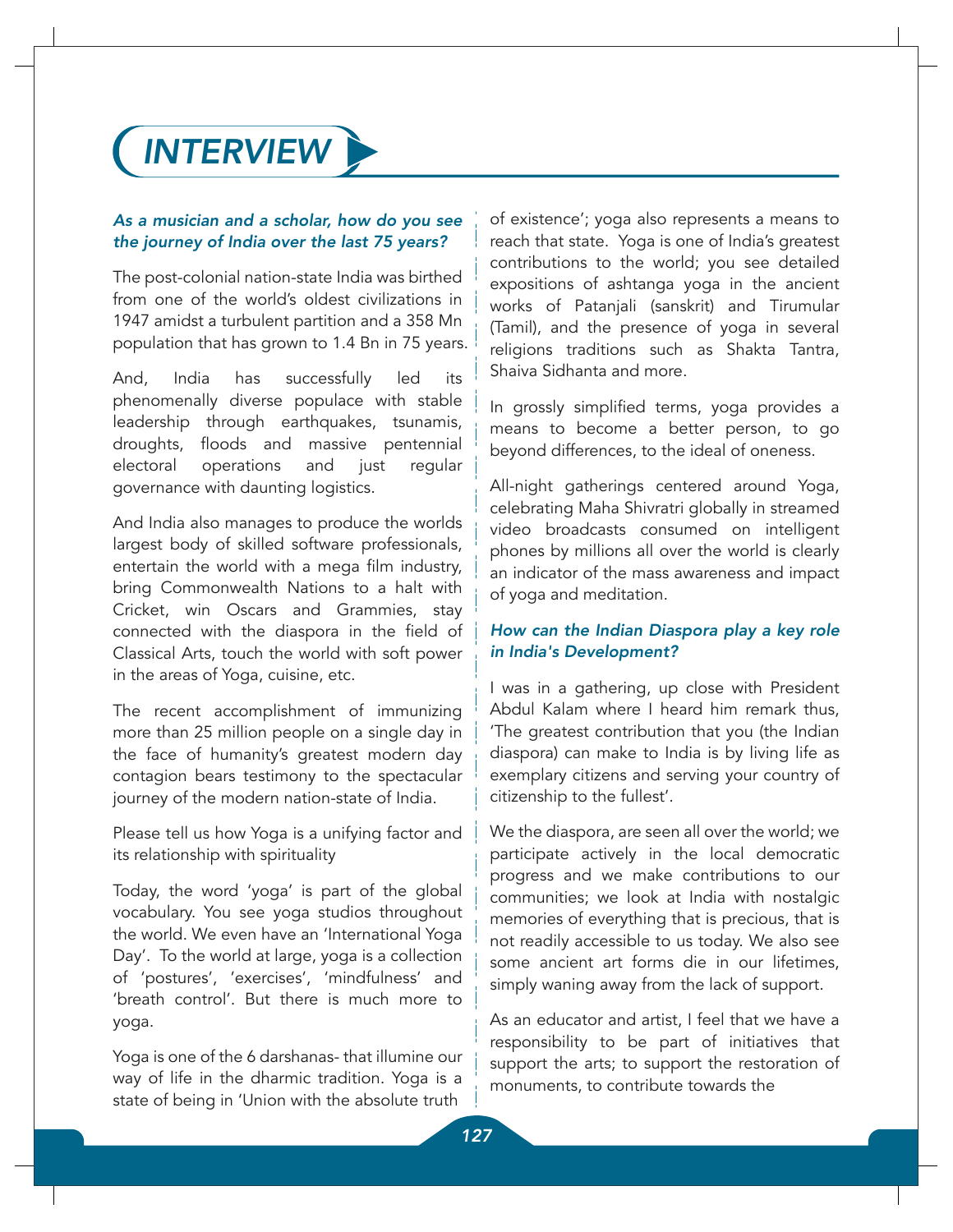preservation of knowledge of indigenous art, medicinal and healing systems. The diaspora invests and is part of India's capital growth; it is also important to contribute to the indigenous knowledge-base and to artists and artisans particularly during the era of this pandemic.

### How does Sanskrit have an unbroken relationship with Indian Culture?

As revealed in a simple Google search, "Extant manuscripts in Sanskrit number over 30 million, one hundred times those in Greek and Latin combined, constituting the largest cultural heritage that any civilization has produced prior to the invention of the printing press".

Sanskrit has a pan Indian presence and a continuity across millennia. Literature in sanskrit is not localized but has originated in various parts of India. There is a large shared vocabulary between sanskrit and other Indian languages. The sanskrit vocabulary in various fields such as yoga, classical music/dance, astronomy etc. has its regional variations in the vernacular.

And there is a history of citations, references and acknowledgement. Every medieval work acknowledges prior works written in sanskrit. Basic knowledge of sanskrit enables one to get a much better grasp of the Indian geography and the Indic knowledge systems.

# If we were to name a few of the contributions that India has made to the global community of nations, what would they be?

The biggest contribution of India to the world is through its diaspora, a large population of over 18 million spread throughout the world, with a strong presence in technology, medicine, academia and the hospitality industry. India's contribution to the growing knowledge economy is significant. The world is closer than ever before thanks to Information Technology and it is no secret that the Indian diaspora and

the large pool of talent in India have played a key role in this sector.

India has for millennia been a culture that has regarded knowledge as an incomparable asset. With her deep-rooted indigenous teaching-traditions, the soft-power presence of India is seen everywhere. Yoga, Ayurveda and holistic healing, music and entertainment are examples of India's soft power.

Apart from these, the phenomenal immunization effort of over a billion people and the management of mega-human events such as the Kumbh Mela are demonstrable case-studies that the world will continue to learn from.

# How does your video "A song of Rivers of India" create awareness about water conservation?

Two thirds of the human body is nothing but water! All great civilizations have sprung on the banks of great rivers. I have captured the spirit of veneration for rivers since Vedic times, in this song in raga Yamuna Kalyani in a seven beat cycle representing the seven sacred water bodies 'sapta sindhavah' with the names of 51 rivers from all over India. There is music inherent in their names! We were lucky to get leading singers Bombay Jayashri and Kaushiki Chakravorty and their sons to lend their voices to this song.

This video makes the point that rivers are a precious resource and that mindless exploitation of water resources lead to drastic consequences. It is important to know our rivers by name and to acknowledge their current status and to support efforts to restore them to their pristine state.

The video has been praised globally for its musical and artistic value and the power of its message. It has gone viral and we hope that it will fulfill its mission of creating awareness! For